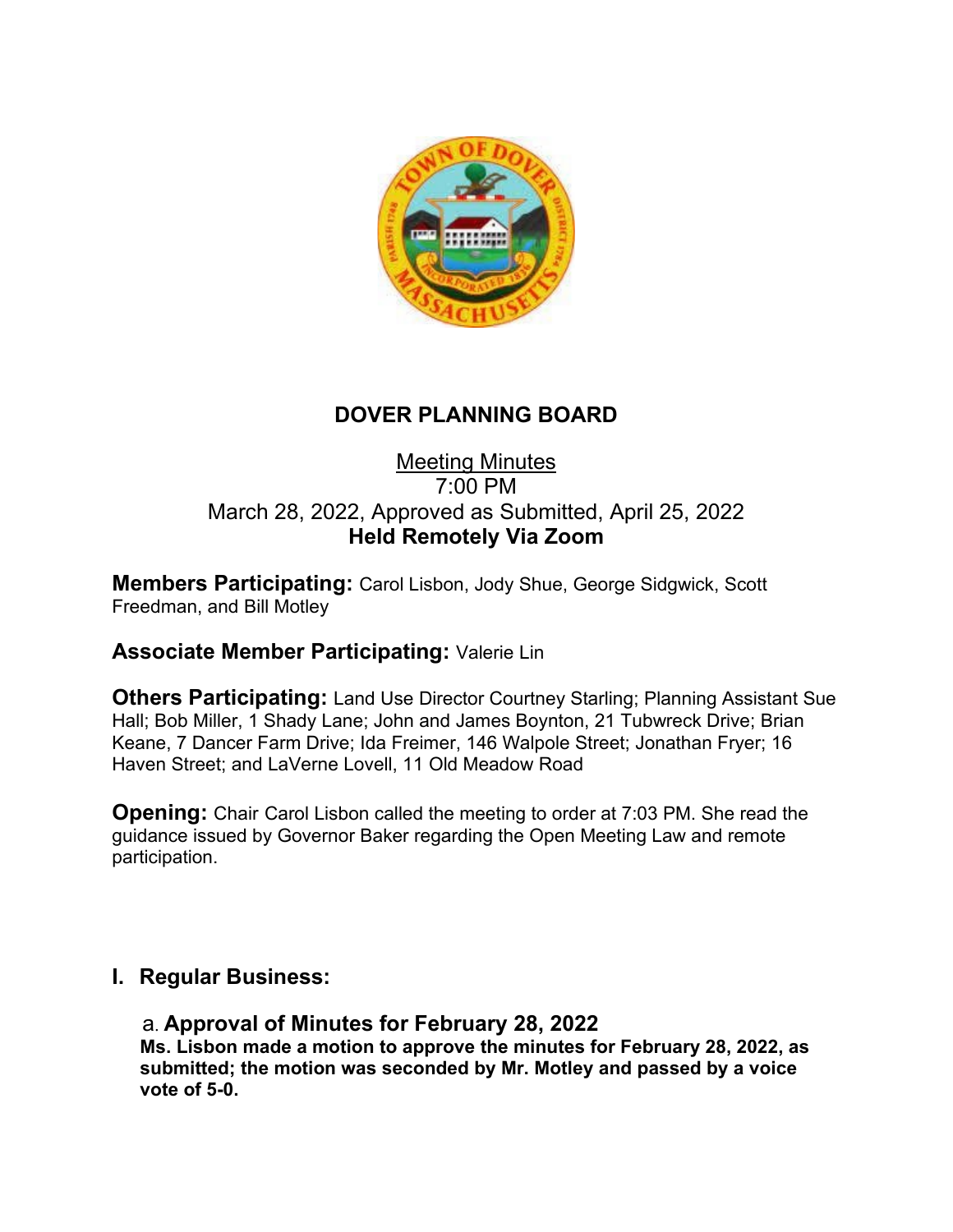# **II**. **New/Special Business:**

## **a. 1 Shady Lane, Site Plan Review**

The owners, Christina and Bob Miller, are proposing to construct a 20' x 20' pavilion in their rear yard as part of a backyard renovation project. The applicants are proposing to locate the pavilion 40' from the lot line. The pavilion will be constructed of wood, with open sides, a gable roof, stone knee-walls, and a stone fireplace. Mr. Miller referenced that during tree removal of several trees, the contractor mistakenly removed two trees on an abutting property (Sandra and Robert Boynton, 21 Tubwreck Drive) because he did not have the property line defined where the trees were located. Mr. Miller immediately notified the Boyntons. He stated that he has since hired a licensed civil engineer to mark all property lines. John and James Boynton were present representing their parents. They stated that Mr. Miller has been very cooperative and fully apologetic regarding the tree cutting. They also wanted to confirm for the record that the 40 ft. setback distance would be enforced.

Materials Submitted:

- Property plot plan with callouts added for requested pavilion location and other key property features
- Backyard design from Nawada Designs & picture of the proposed pavilion
- Overhead representative image of property
- Engineered drawings of the proposed pavilion
- Property record card & Dover Schedule of Dimensional Requirements for property zoning (R2) & setback

**Ms. Lisbon made a motion to approve the Site Plan modified by Nawada Designs, and last dated 3/8/22, subject to the following conditions:**

 **1. Prior to the issuance of a building permit, the applicant shall submit a site plan indicating the location of the pavilion, stamped and signed by a registered land surveyor or engineer, subject to the review and approval of the Land Use Director.**

 **2. Prior to the issuance of a building permit, minor modifications to the site plan may be approved administratively by the Land Use Director.**

**3. No exterior lighting serving the accessory structure shall cast onto neighboring properties.**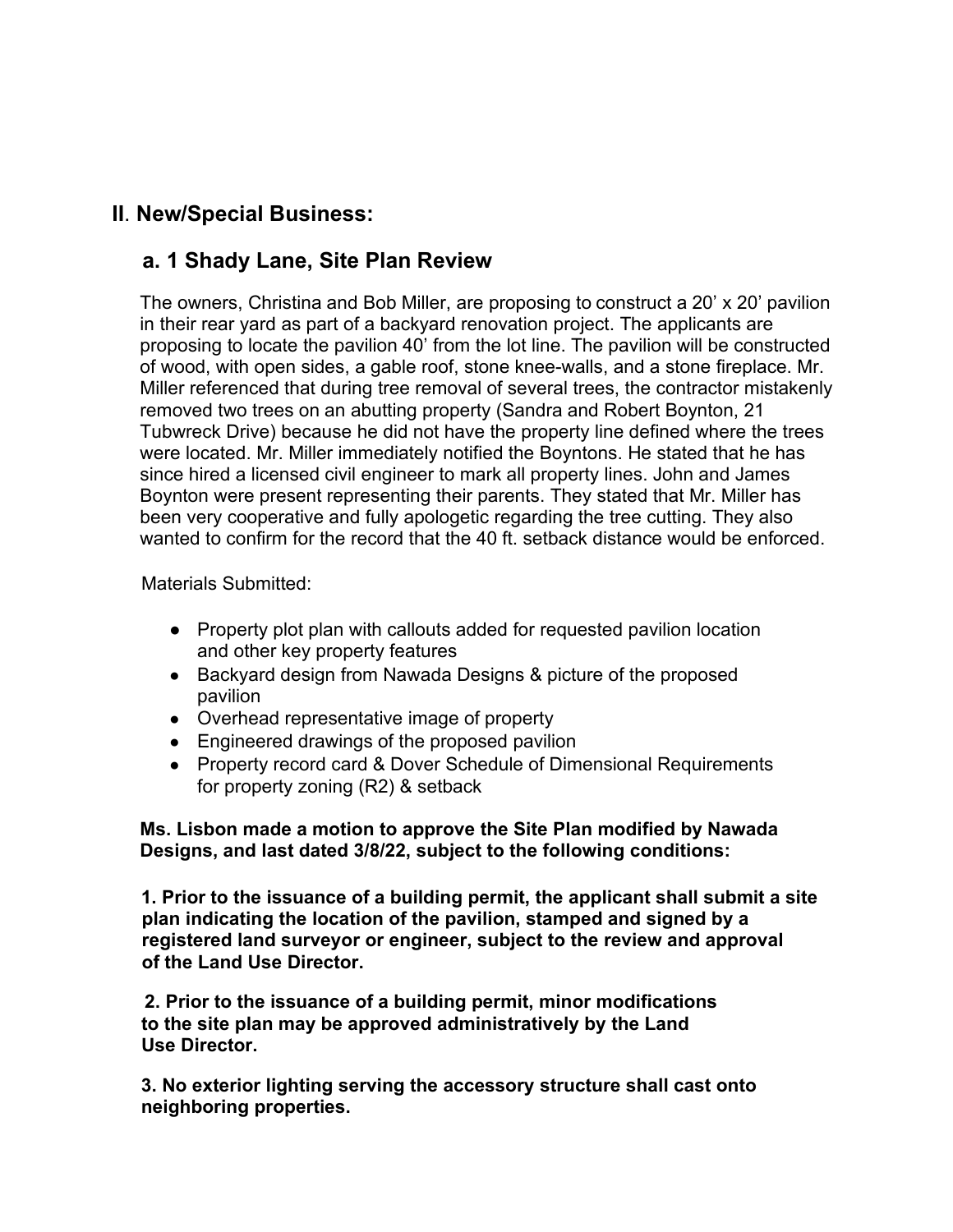**The motion was seconded by Mr. Freedman and passed by a voice vote of 5-0**

# **. 7 Dancer Farm Drive, Site Plan Review**

The applicants, Brian and Tara Keane, are proposing to build a pool, cabana, and barn/home office. The 17' x 24' pool cabana is a partially open structure, with an enclosed half-bath and mechanical storage area. The cabana will be used as a sun shelter for the new proposed 18' x 41' pool. The applicants are also proposing to build a 24' x 32' garage/home office. The proposed two-story barn will accommodate vehicular parking and a half-bath on the first floor, and a home office on the second floor.

Abutter Ms. Freimer voiced some concerns regarding drainage and setbacks. She referred to the covenant, but was not sure of the exact details. Ms. Starling will review and report back to the Board and insert the findings as part of the decision.

Materials submitted:

● Site Plan & Architectural Drawings

**Ms. Lisbon made a motion to approve the Preliminary Site Plan by Peter Nolan & Associates, last dated 3/18/21, as well as the undated plans and elevations, by unknown, submitted on 10/26/21, subject to the following conditions:**

**1. Prior to the issuance of a building permit, the applicant shall submit complete floor plans for the barn and a stamped and signed site plan, subject to the review and approval of the Land Use Director.**

**2. Prior to the issuance of a building permit, minor modifications to the site plan may be approved administratively by the Land Use Director.**

**3. No exterior lighting serving the accessory structure shall cast onto neighboring properties.**

**4. The accessory structure shall not be used for human occupancy.**

**5. The pool shall be filled via water truck.**

**6. The Land Use Director will review the covenant with respect to stormwater and setbacks and insert the findings as part of the decision.**

 **The motion was seconded by Mr. Freedman and passed by a voice vote of 5-0.**

## **a. 8 Stagecoach Lane, Site Plan Review**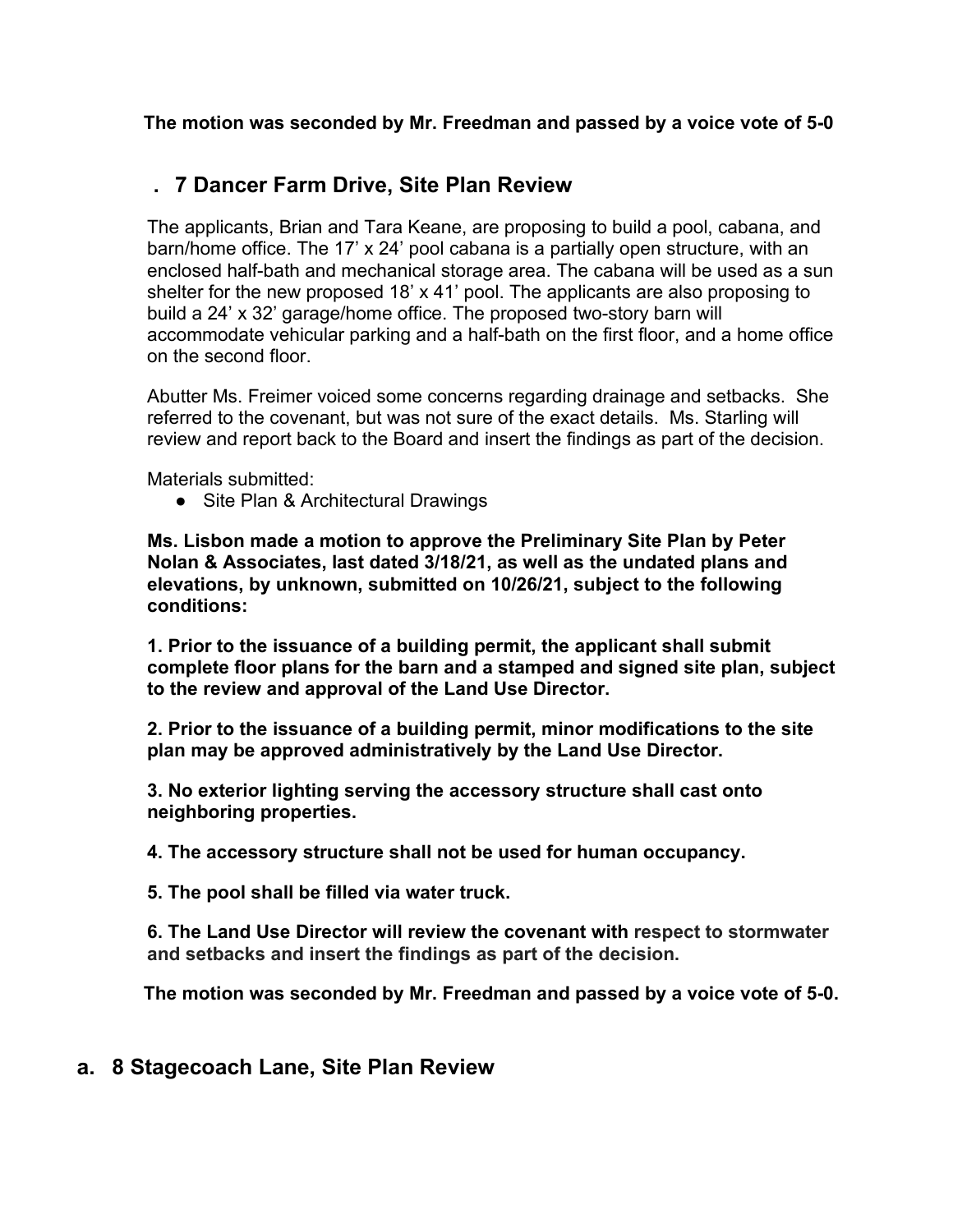No one was in attendance representing the application so the Board agreed to continue it to April 11.

#### **Ms. Lisbon made a motion to continue the Preliminary Site Plan Review to April 11; the motion was seconded by Mr. Motley and passed by a voice vote of 5-0.**

#### 1.

## **III. General Town Business a. Public Hearing for Zoning Articles:**

Ms. Lisbon opened the hearing by acknowledging Governor Baker's guidance for the Open Meeting Law.

Article 22 – Update to Definitions

Ms. Starling gave a brief overview of the edits and stated Attorney Fryer had been in to review the proposed regulations and had several comments related to lot coverage and impervious surfaces.

Attorney Fryer stated concerns that the changes to the lot coverage definition to include impervious surfaces would render many existing commercial lots and ½ acre residential lots in the R district nonconforming. The Planning Board discussed the desire to mitigate lot coverage with impervious and semiimpervious surfaces to reduce surface and groundwater contamination generated by stormwater. Mr. Fryer stated that he agreed with what the Board was trying to do, but did not think the definition change alone would accomplish the task. Ms. Starling stated that there may be a need to adjust the lot coverage percentages in the Table of Dimensional Requirements and suggested that the Board could take more time and take a more comprehensive approach to improving stormwater regulations. After some discussion, the Planning Board agreed that while addressing stormwater is extremely important, further study to develop a more comprehensive set of regulations is warranted. The board agreed to remove the proposed lot coverage and impervious surfaces definition from the language of Article 22 Bylaw.

Article 19 – Floodplain District Bylaw Update

● No Discussion

Article 21 – Modernization of the Table of Uses

● No Discussion

Article 18 – Accessory Apartments Bylaw Update

● Ms. Lovell, member of the Zoning Board of Appeals, attended the hearing to get more information about the changes the Planning Board was proposing to make. Ms. Starling gave an overview of the changes. Ms. Shue ran